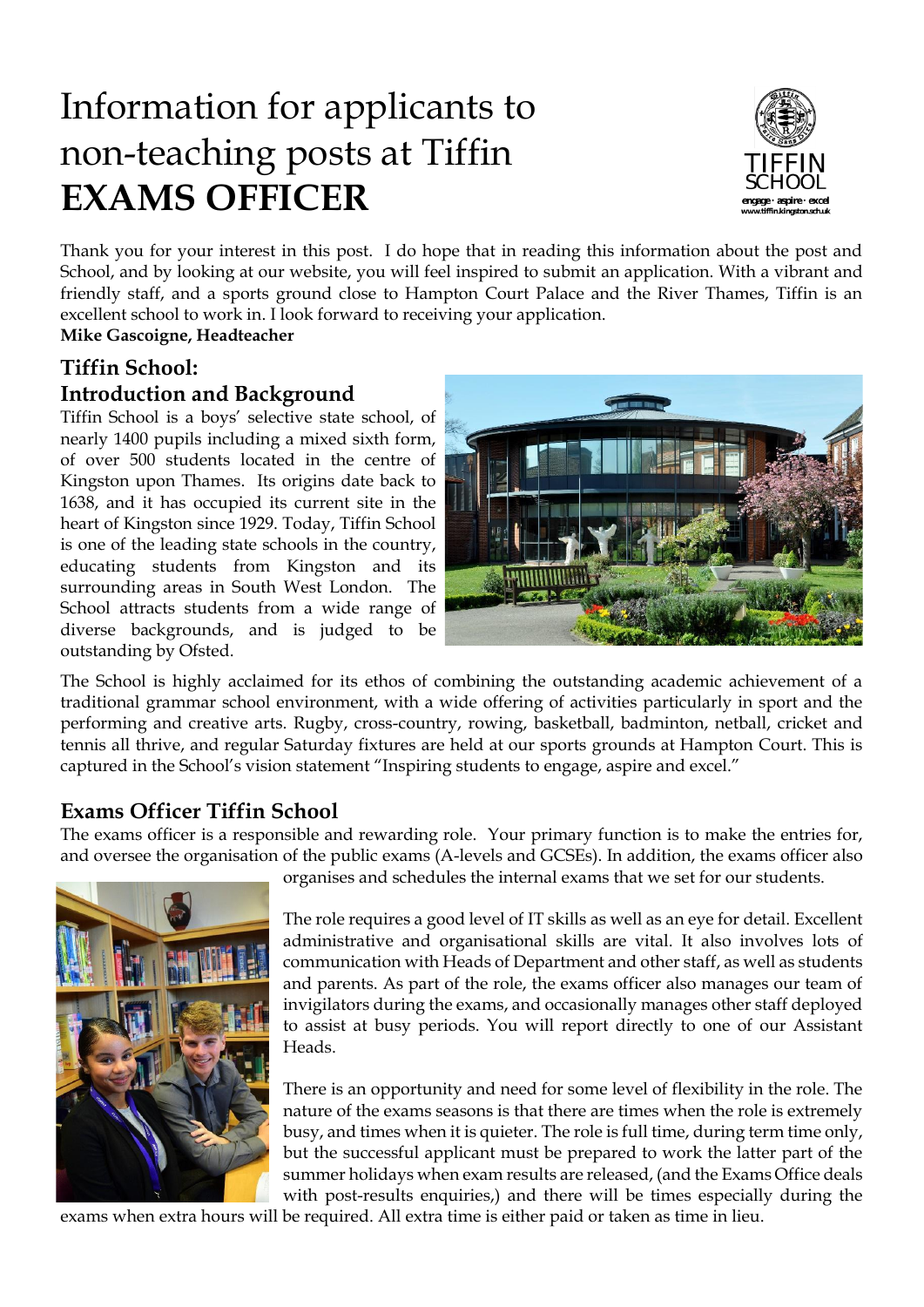Experience of working within an exams office would be desirable but not essential, as we will train whoever is appointed. The exam boards also have excellent training programmes, which you will attend.

The role of the exams officer is therefore one that is responsible and also very satisfying, both from solving issues around the schedule of exams, to achieving the outcome of a smooth exams season.

The Exams Officer shares an office with the Admissions Officer to the School, and there is a good deal of contact and camaraderie between both associate and teaching staff.

This role is full time during term time plus 3 weeks in school holidays. The salary is therefore £32,131- £34,479 (£34,809-£37,353FTE)

Please see the job description and person specification for more detail.

# **Tiffin's Location: Kingston upon Thames**

The School's Kingston town site provides all of its teaching and learning facilities and some sports facilities. The School is also very fortunate to have its extensive playing fields in Hampton Court, where sport is played every afternoon, and at weekends, and its own boathouse in Kingston. Our sports ground is beautifully situated with the River Thames and Hampton Court Palace very close by.



# **School Facilities**



The School has very good facilities which have been developed over the years. The centre of the School is arranged around a garden that has the original 1929 building matched with the award winning, Learning and Resources Centre (LRC) built in 2004. The six main buildings which make up the site, together provide extensive facilities such as twelve fully equipped science laboratories, three art rooms and a drama studio. There is a large hall for assemblies which is also used for public performances, as well as a separate Dining Room and Sports Centre. The School is continuing to follow its master plan for the development of the site, and a new 2-storey building was constructed to house a dining hall and 5 more classrooms in 2018. We have just completed a £2.5 million extension to our Sports Centre on the School Site.

The School site in Kingston contains our all-weather floodlit artificial pitch. In addition, our playing fields at Hampton Court provide extensive playing facilities for rugby, cricket, cross country and football, and our boathouse, which we run in partnership with Kingston Rowing Club, is by the Thames near the centre of Kingston. We are most fortunate to have such facilities available that allow us to provide a range of sporting opportunities for our students and also provide a source of funding through third party lettings in the evenings and at weekends.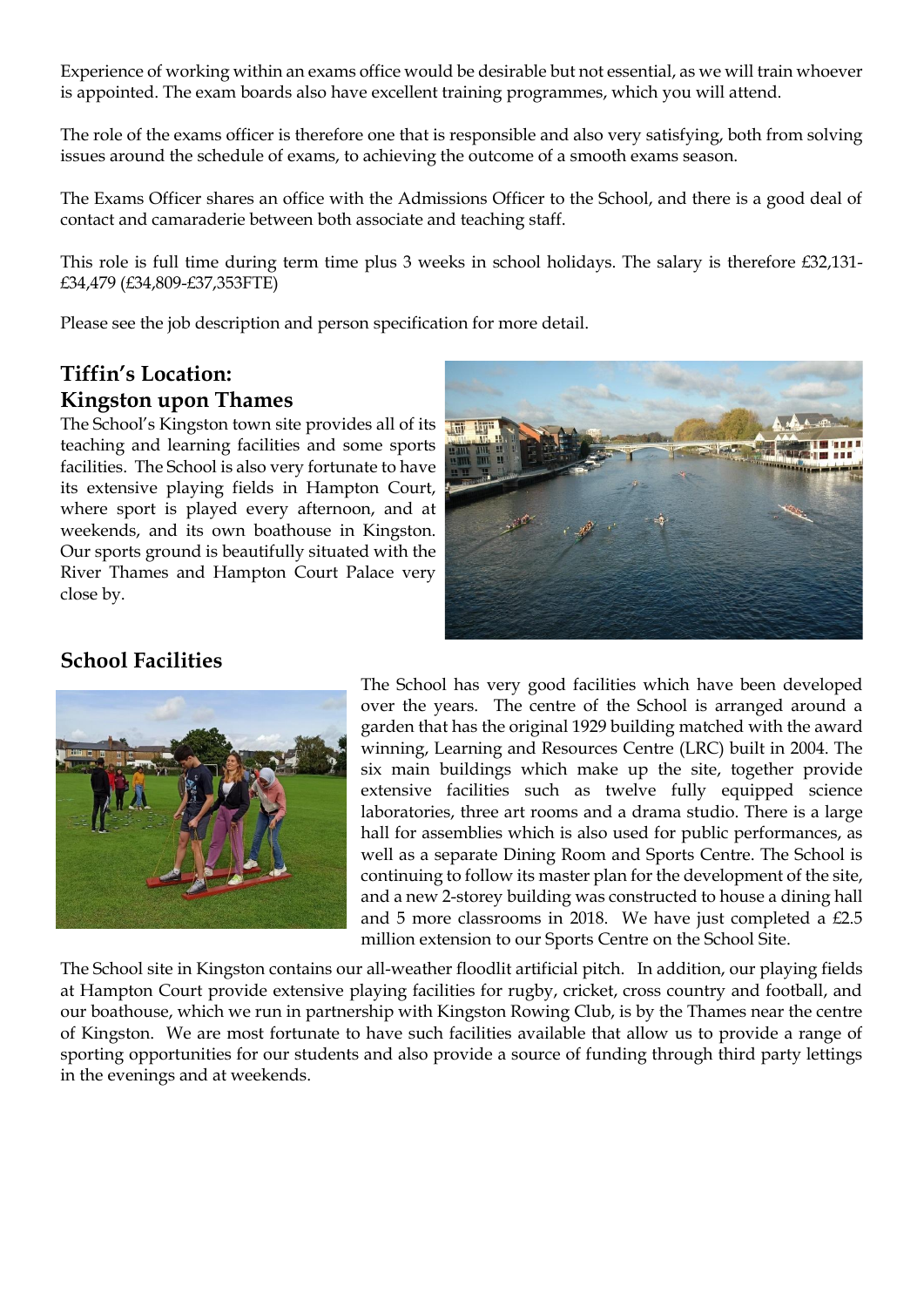# **Professional Development**

Tiffin invests in its staff through both internal and external professional development. Yet we also give a trust to our staff, as professionals, to carry out their job with the minimum bureaucracy necessary. All staff undergo induction. In all aspects of the support and administrative life of the School, Tiffin is fortunate to have a dedicated and committed support staff that allow the School to operate in such an effective way.



# **Staff and their Welfare**

There are at present about 75 teaching staff and 60 non-teaching staff at Tiffin. The School is a most friendly place to work, and there is an excellent and vibrant mix of both experienced and newer staff. It is a place where young staff can learn and progress, or older staff can hone their talents. There is a very good camaraderie among the staff, helped by the socials and events which are organised. Welfare of staff is a key concern of the management. We have our own salary scales which reflect the local government scales for Outer London, and non-teaching staff are able to join the Local Government Pension Scheme. Where the type of work requires it, uniform and Personal Protective Equipment will be made available.

**Benefits include**: season ticket loan/Cycle to Work scheme/salary advance scheme for a rental deposit/free on-site parking /childcare vouchers/enhanced maternity benefits/two week Autumn half term break and Local Government Pension Scheme. For a good feel of the School, please look at the Head's Newsletters on the website.



# **Safeguarding of Children**

REHABILITATION OF OFFENDERS ACT 1974 (EXCEPTIONS) ORDER 1974 (AS AMENDED IN 2013)

Tiffin School is committed to safeguarding and promoting the welfare of children and young people and expects all staff to share this commitment. The post you are applying for is subject to an order under Section 4(4) of the Rehabilitation of Offenders Act 1974. Applicants must therefore provide information about all: convictions, cautions, warnings, reprimands, binding over or other orders, pending prosecutions, criminal investigations that are not "protected" as defined by the Rehabilitation of Offenders Act 1974 (Exceptions) Order 1975 (as amended in 2013).

# **Equal Opportunities**

Tiffin School is an equal opportunities employer and its policies, including the need to guard against false assumptions based on an applicant's sex, race, colour, nationality, ethnic or national origins, disability, religion, age, marital status, working pattern, sexual orientation or gender reassignment, are followed at all stages of the selection procedure.

# **How to apply**

Please access our website, [\(www.tiffinschool.co.uk\)](http://www.tiffinschool.co.uk/), for information on the [vacancy](http://www.tiffinschool.co.uk/about/vacancies.html) and an application form. Please e-mail to [vacancies@tiffin.kingston.sch.uk](mailto:vacancies@tiffin.kingston.sch.uk) by 4pm on Monday 23rd May 2022.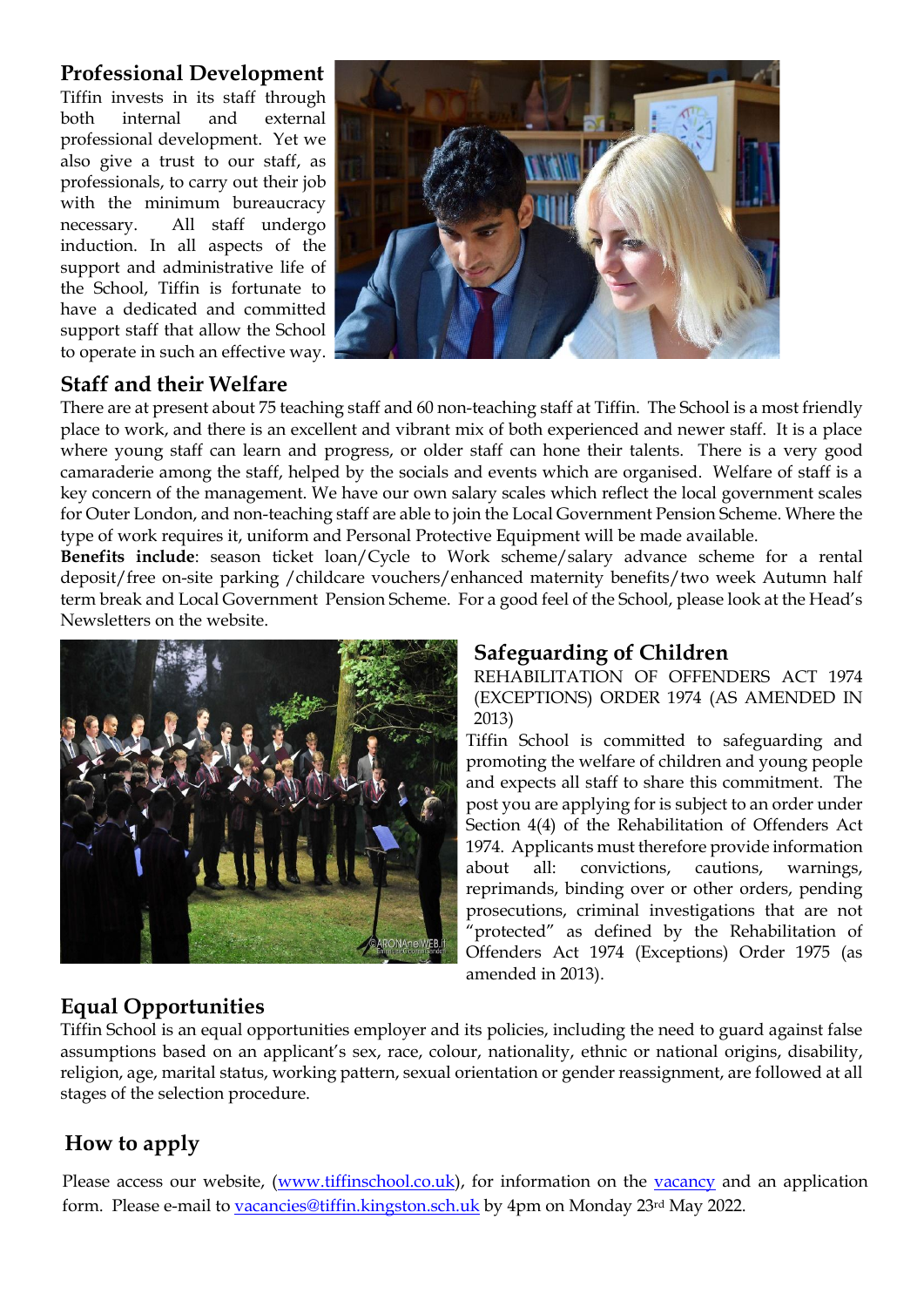# **JOB DESCRIPTION**

**Job title**: Examinations Officer

**Line of Responsibility:** Assistant Head

# **Job Purpose: DUTIES AND RESPONSIBILITIES**

#### **To be responsible for**:

- 1) Exam entries and timetabling (Public and Internal)
- 2) Preparing, organising and supervising examinations in accordance with the regulations laid down by examination boards
- 3) Attending result days, distributing documentation to staff and dealing with queries

#### **To establish the exam entry requirements (internal and public) of the whole school**

Build an annual calendar for exams and communicate with the SLT, HoDs, tutors and HoYs, candidates and parents. Maintain the calendar and communicate regularly with all staff concerning imminent deadlines.

Maintain an internal tracking system for entries, access arrangements, coursework, estimated grades, special consideration, results, cash-ins etc.

Collate and communicate estimated entries for exams.

Communicate the exam timetable to the SLT and all staff.

Collate and communicate entries to awarding bodies.

Collate and communicate requests and decisions for access arrangements.

Print consolidated statements of entry from Sims and reviews against the awarding body summary of entries.

Resolve and manage exam timetable clashes.

Plan for extra resources needed (equipment, scribes, invigilation) for access arrangements. Verify exam board invoices for entries and post-results services.

#### **To manage all aspects of the exams**

Create a personalised exam timetable for each candidate.

Organise exam venues.

Recruit, train and deploy sufficient external invigilators.

Organise orals and practicals.

Receive, check, collate and store securely all exam papers.

Create exam registers by room/seat to ensure correct papers are distributed to correct candidates with correct time allowances.

Collect all completed scripts and store securely until despatched to examiners.

Collate and request appropriate special considerations.

#### **To manage all aspects of exam results, resits and post-results enquiries**

Download, collate and distribute exam results.

Collate and track post-results service requests – script photocopies, results enquiries, appeals/re-marks.

Organise any refunds for post-results services.

Provide basic analysis of results to the SLT.

Collate and distribute certificates.

### **To keep up-to-date and provide relevant information**

Review training and other development opportunities with the line manager. Review and report on all exam processes. Review handbooks and policies annually, and keep

exams section of website & exams handbook up-to-date.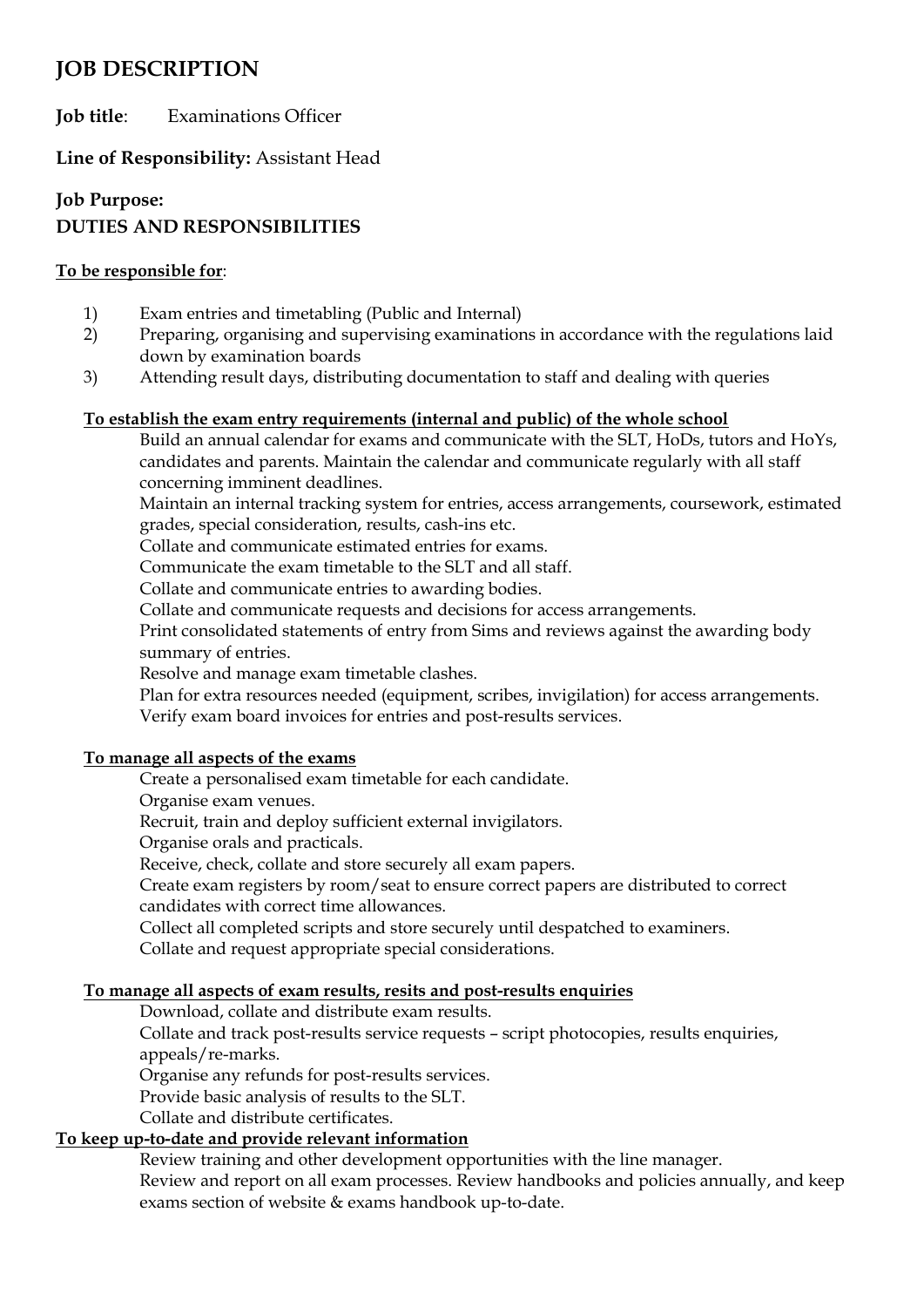To communicate relevant exams information, including exam regulations, to parents and pupils, and deal with any queries.

To keep up-to-date with all exams issues; to forward information and keep staff up-to-date with all exams issues.

Provide budget estimates for exams to Finance Office.

#### **Internal exams**

To liaise with departments to discover requirements for internal exams; to inform departments of relevant deadlines.

To produce an internal exams timetable and disseminate the information to staff, students and parents; to forward timetable to cover supervisor to organise invigilation of internal exams, where they are to be covered by teachers.

To manage collation and distribution of internal exam papers.

#### **Oxbridge exams**

To liaise with Head of Sixth Form regarding exams to be taken; to make relevant entries, organise invigilation, collect payments from pupils, and communicate with pupils.

#### **Alps data**

To collate and submit relevant date to ALPS and other groups when required.

#### **Other**

To help out with 11+ exams

To input exams information for new students

#### **Duties & Responsibilities**

Main duties and responsibilities are indicated above. Other duties of an appropriate level and nature may also be required, as directed by the Headteacher.

#### **Conditions of Employment**

The above responsibilities are subject to the general duties and responsibilities contained in the written statement of conditions of employment (the Contract of Employment).

The post holder is required to:

- Support and encourage the school's ethos and its objectives, policies and procedures as agreed by the governing body.
- Uphold the school's policy in respect of child protection matters.
- Be subject to all relevant statutory and institutional requirements.
- Perform any other reasonable tasks after consultation.

This job description allocates duties and responsibilities but does not direct the particular amount of time to be spent on carrying them out and no part of it may be so constructed.

This job description is not necessarily a comprehensive definition of the post. It will be reviewed at least once a year and it may be subject to modification at any time after consultation with the post holder.

All staff participate in the school's performance management scheme.